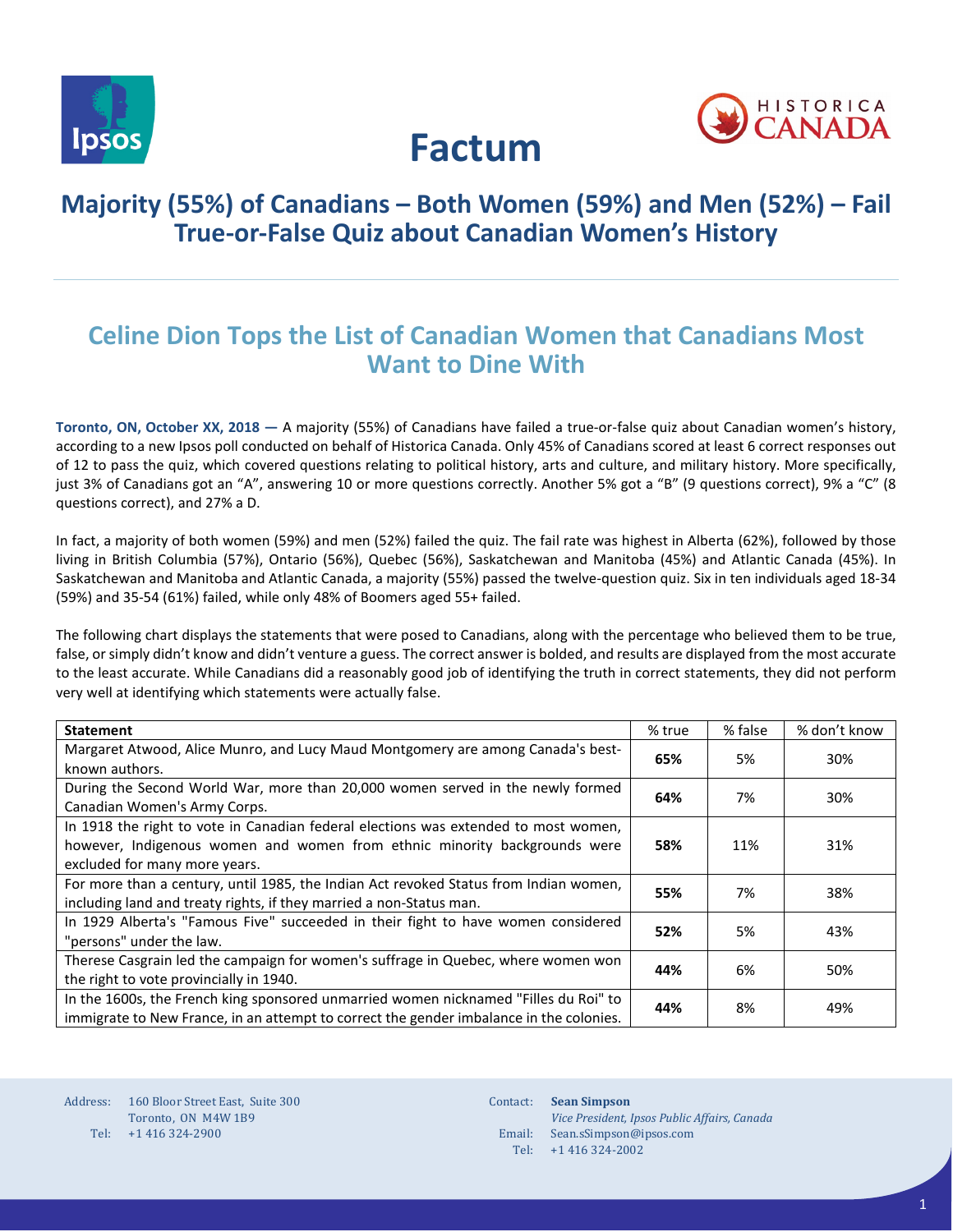



## **Press Release – continued –**

| Canada has never elected a party with a female leader to form the federal government.           | 39% | 46% | 16% |
|-------------------------------------------------------------------------------------------------|-----|-----|-----|
| The Korean War marked the first time that all combat roles in the Canadian Armed Forces         |     | 22% | 52% |
| 26%<br>were open to women.                                                                      |     |     |     |
| The Canadian Government exempt Japanese-Canadian women with children under the                  |     |     |     |
| age of five from internment, the process where over 22,000 Japanese-Canadians were              |     |     |     |
| 32%<br>19%<br>forcefully removed from their homes and placed into camps during the Second World |     | 49% |     |
| War.                                                                                            |     |     |     |
| Agnes Macphail was the first Canadian woman to practice as a licensed medical doctor            |     |     |     |
| in Canada.                                                                                      | 40% | 12% | 48% |
| Saskatchewan women were the first to get the vote in Canada, after a heated protest at          |     |     |     |
| the Legislative Assembly where Nellie McClung famously demanded, "Give us our due!"             | 46% | 11% | 42% |

The poll also asked Canadians which famous Canadian woman – living or dead – they would most like to have a meal with. The question was open with no provided answers. Celine Dion came back as the choice of 10% of Canadians – including 12% of women and 15% of Quebecers – making her the Canadian requiring the largest dinner table. Next on the list were Shania Twain (6%), Margaret Atwood (4%), Margaret Trudeau (2%), and Emily Carr (2%). Others receiving at least 2% of the vote are Julie Payette (2%), Anne Murray (2%), Rachel McAdams (2%), Roberta Bondar (2%), Avril Lavigne (2%) and, of course, one's own mother (2%). Nearly two in ten (17%) Canadians, however, didn't offer any name.

A few interesting choices:

- Men (3%) were more likely than women (1%) to name **Avril Lavigne**, as were Millennials (4%) more than Gen Xers (2%) and Boomers (0%).
- Women (2%) were more likely than men (0%) to pick **Lucy Maud Montgomery**.
- Women (2%) were more likely than men (0%) to mention **Jan Arden**.
- Boomers (3%) were more likely than Gen Xers (1%) and Millennials (0%) to say **Roberta Bondar**.
- Boomers (5%) were more likely than Gen Xers (1%) and Millennials (0%) to choose **Anne Murray**. She was also chosen by more BC (5%) and Atlantic Canadian (4%) residents.
- Boomers (3%) were more likely than Gen Xers (1%) and Millennials (0%) to pick **Margaret Trudeau**.
- Gen Xers (5%) and Boomers (4%) were more likely than Millennials (1%) to name **Margaret Atwood**, as were Ontarians (6%).
- **Shania Twain** was picked by twice as many males (8%) as females (4%). She was also more popular in Saskatchewan and Manitoba (12%), BC (9%) and Ontario (8%) than elsewhere.
- **Celine Dion** was picked by more women (12%) than men (7%), along with more Quebecers (15%) than elsewhere.
- British Columbians (7%) were more likely than anybody else to choose **Emily Carr**.
- **Julie Payette** was mentioned by 5% of Quebecers.
- **Rachel McAdams** was chosen by 4% of Albertans.
- **Viola Desmond** was chosen by 7% of Atlantic Canadians.

| Contact: | <b>Sean Simpson</b>                          |
|----------|----------------------------------------------|
|          | Vice President, Ipsos Public Affairs, Canada |
| Email:   | Sean.Simpson@ipsos.com                       |
| Tel:     | $+1$ 416 324 2002                            |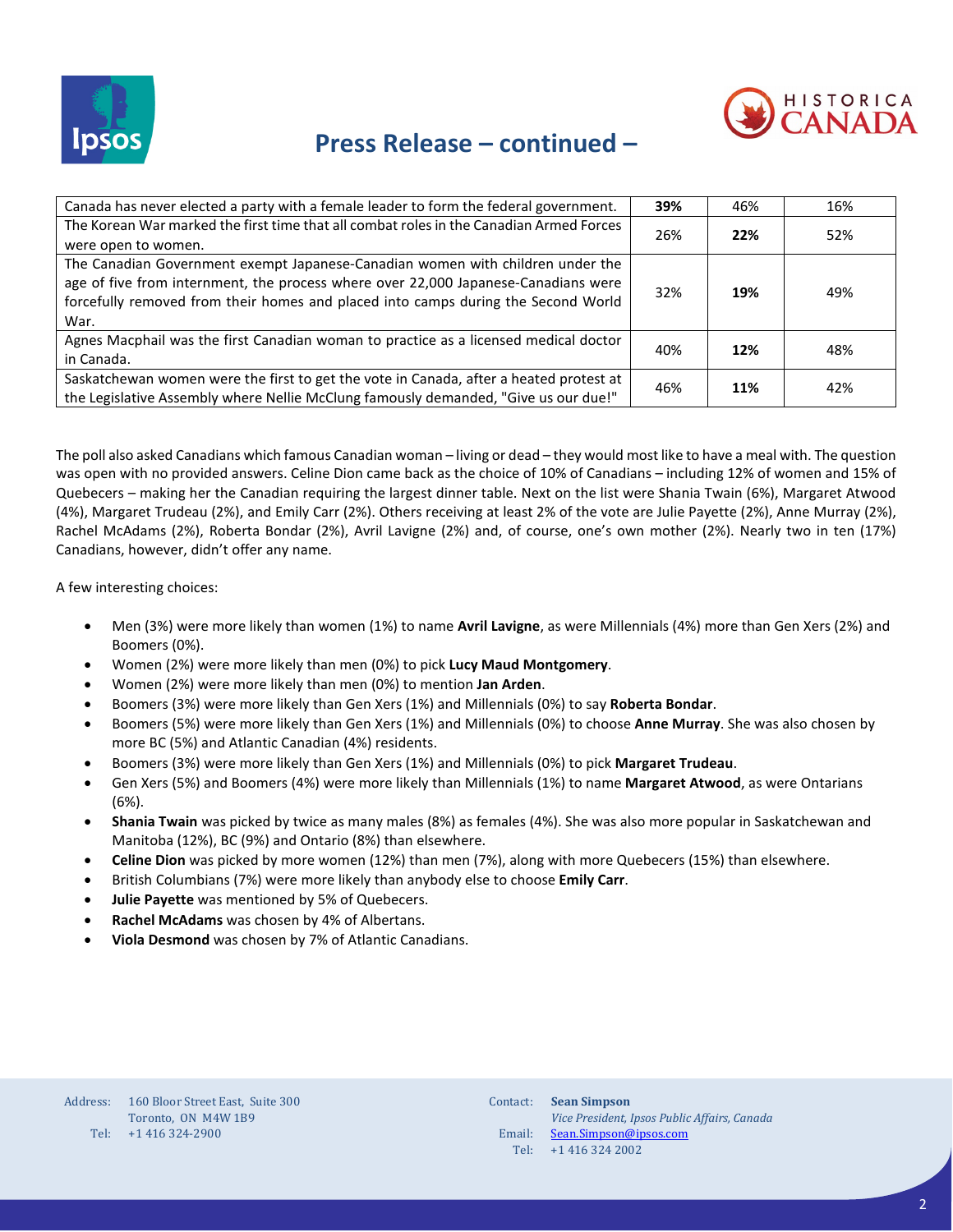

### **Press Release – continued –**



### **About the Study**

*These are some of the findings of an Ipsos poll conducted between September 27 to October 1, 2018, on behalf of Historica Canada. For this survey, a sample of 1,003 Canadians aged 18+ wasinterviewed online. Weighting was then employed to balance demographics to ensure that the sample's composition reflects that of the adult population according to Census data and to provide results intended to approximate the sample universe. The precision of Ipsos online polls is measured using a credibility interval. In this case, the poll is accurate to within ±3.5 percentage points, 19 times out of 20, had all Canadian adults been polled. The credibility interval will be wider among subsets of the population. All sample surveys and polls may be subject to other sources of error, including, but not limited to coverage error, and measurement error.*

#### **For more information on this news release, please contact:**

Anthony Wilson-Smith, President and CEO Historica Canada +1 416 506 1867 [info@historicacanada.ca](mailto:info@historicacanada.ca)

Sean Simpson, Vice President Ipsos Public Affairs, Canada +1 416 324-2002 [Sean.Simpson@ipsos.com](mailto:Sean.Simpson@ipsos.com)

| Address: | 160 Bloor Street East. Suite 300 |
|----------|----------------------------------|
|          | Toronto, ON M4W 1B9              |
| Tel:     | +1 416 324-2900                  |

| Contact: | <b>Sean Simpson</b>                          |
|----------|----------------------------------------------|
|          | Vice President, Ipsos Public Affairs, Canada |
| Email:   | Sean.Simpson@ipsos.com                       |
| Tel:     | $+1$ 416 324 2002                            |